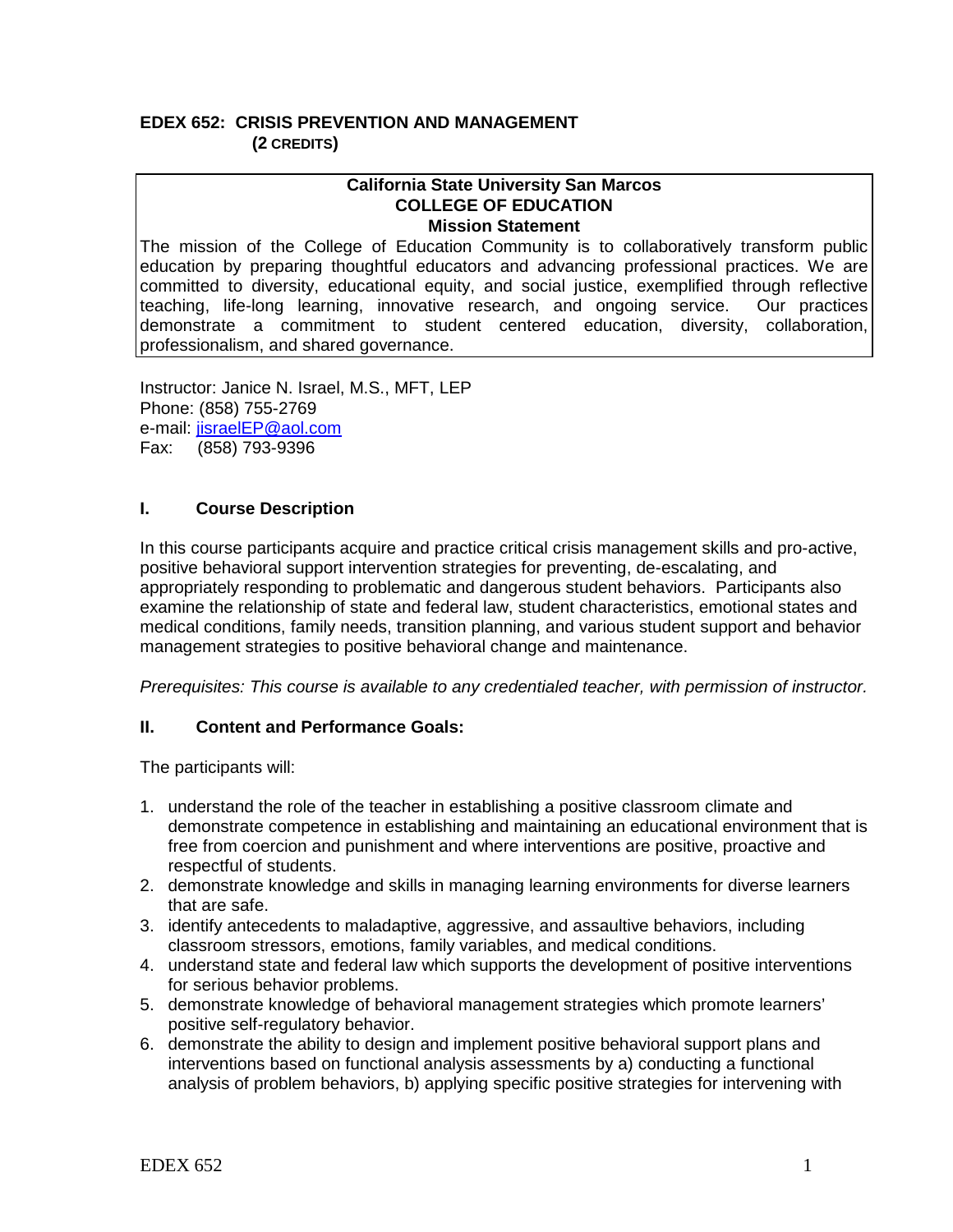problem behaviors, and c) monitoring and evaluating the effectiveness of the intervention. demonstrate skill in applying interventions for safe and effective crisis management.

#### **III. Professional and Administrative Requirements**

- 1. Attend all class sessions. Be on time. Please call the instructor when you are unable to attend class or when you will be late. It is the policy of the CSUSM College of Education that any student who misses 20% or more of class time or class sessions may not receive a passing grade for a course.
- 2. "Person-first" language (e.g., "Student with Down Syndrome" rather than "Down Syndrome student;" "Johnny who happens to have Down Syndrome" rather "My Down Syndrome student") must be used throughout all written and oral assignments and discussions.
- 3. Word process all written documents. Keep a copy of all of your work. You will want these copies for your records and for potential future use as professional portfolio entries.
- 4. Complete and hand in all assignments on the due dates for full credit. If you have extraordinary circumstances that impact completion of your assignments, please let the instructor(s) know. Any time that you have questions or concerns, please contact the instructor(s) immediately.
- 5. Participate in class discussions and group activities and demonstrate positive interpersonal skills with classmates and guests.
- 6. Select a class "buddy" to ensure that you receive handouts and information when you must miss class. Buddy: Telephone: Fax: Address:

# **Activities and instructional methods for realizing objectives:**

lectures readings observations demonstrations & modeling of techniques role plays guided practice and feedback case history reviews applied use of behavior evaluation instruments

# **Evaluation of attainment of these knowledge bases and skills:**<br>attendance punctuality participation in class

attendance punctuality participation in class role play performance group final exam collaborative activities assessment outcomes

### **VI. WHAT BOOKS AND MATERIALS DO I NEED FOR CLASS**?

Readings, manuals, lecture guides, case studies.

www.preschoolfun.com

Recommended: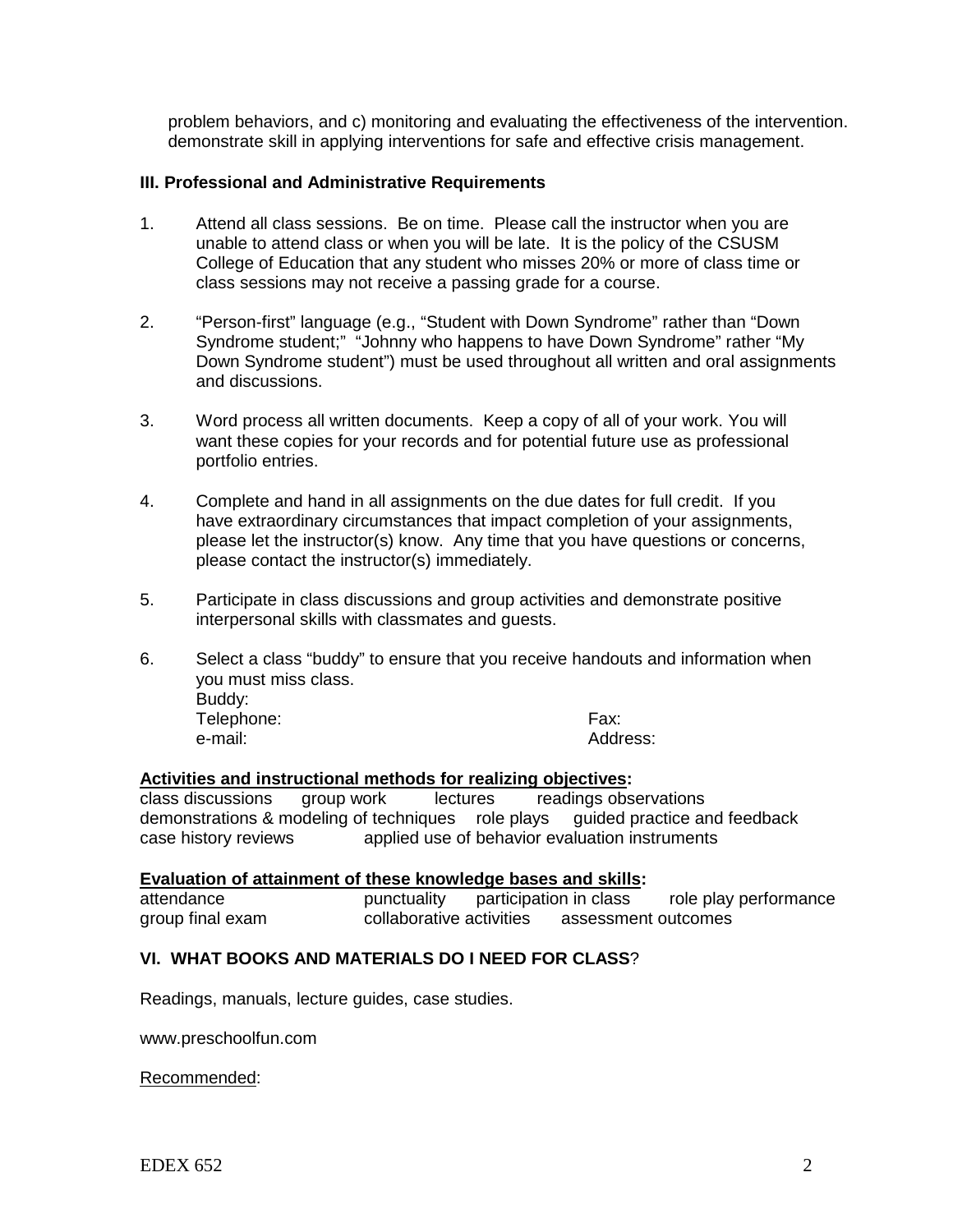Browning Wright, D., Gurman, H.B., & the Calif. Assoc. of School Psychologists/Diagnostic Center So. Calif. Positive Intervention Task Force (l998). Positive intervention for serious behavior problems: Best practices in implementing the Hughes Bill (A.B. 2586) and the positive behavioral intervention regulations. (Revised Edition) Sacramento: California Department of Education.

### **V. Scholastic Requirements**

| <b>Grading Scale (in percentages):</b> |  |                                        |  |           |           |
|----------------------------------------|--|----------------------------------------|--|-----------|-----------|
|                                        |  | A: 94-100 A-: 92-93 B+: 89-91 B: 86-88 |  | B-: 84-86 | C+: 81-83 |

# **Criteria for Grading:**<br>A (Excellent):

- Performance at the highest level, showing sustained excellence in meeting all course objectives and requirements and exhibiting an unusual degree of intellectual initiative.
- B (Good): Performance at a high level, showing consistent and effective achievement in meeting course objectives and requirements.
- C (Satisfactory): Performance at an adequate level, meeting the basic objectives and requirements of the course.

### **NOTE: The minimum acceptable grade for a course in the professional education credential sequence is C+. A "B" average must be maintained for continuation in the program.**

#### **Class Attendance and Participation (10 maximum points)**

This course consists of 6, 4-hour class sessions and at least one individual conference. Regular and punctual attendance is required. This class is interactive in nature, and the in-class experiences and discussions are difficult if not impossible to recreate. Additionally, each class member is expected to practice exemplary collaborative teaming and participatory behavior. To reinforce the program's commitment to the development of professional interpersonal skills, students earn points each class for: a) arriving on time; b) returning from breaks on time; c) staying for all of the class; and d) fully participating and cooperating with classmates, instructors, and guests. Participants who arrive late, departs early, engage a "noncollaborative" behavior, or fail to have assignments prepared on time can expect to receive less than the maximum points for a class or an assignment.

## **College of Education Attendance Policy**

Due to the dynamic and interactive nature of courses in the COE, all students are expected to attend all classes and participate actively. At a minimum, students must attend more than 80% of class time or s/he may not receive a passing grade for the course at the discretion of the instructor. Should you have extenuating circumstances, talk with the instructor immediately.

## **Functional Analysis Assessment (20 maximum points)**

Each student will be required to individually conduct a functional analysis assessment for an individual with severe behavioral challenges. Forms for completing this assignment will be provided in class. Performance criteria will include but not be limited to the following: